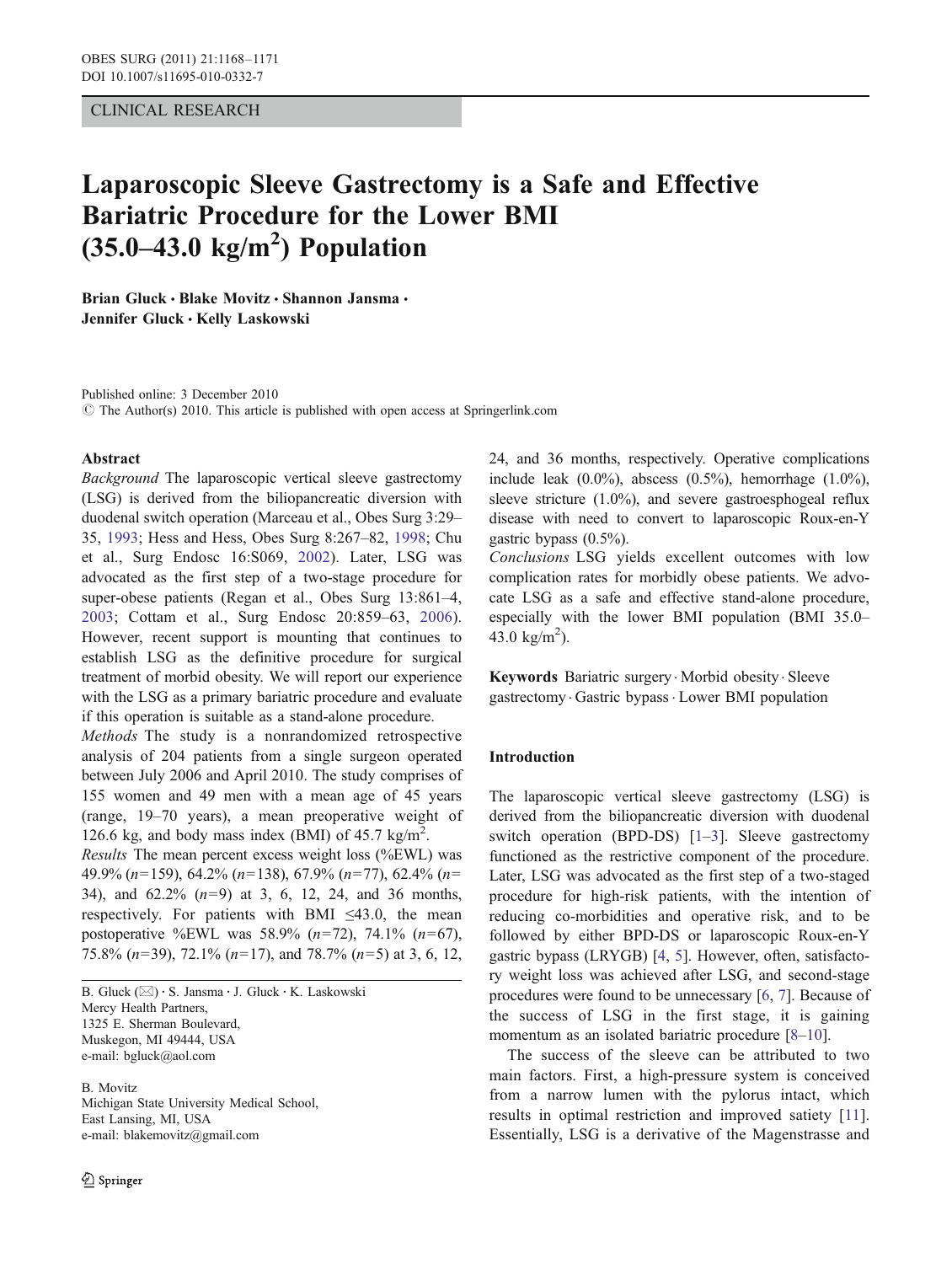<span id="page-1-0"></span>Mill operation, with a completion of the Magenstrasse distally [\[12](#page-3-0), [13](#page-3-0)]. Second, appetite suppression is achieved by removing the gastric fundus, the ghrelin-producing portion of the stomach. Numerous studies indicate that sharp declines in fasting and postprandial levels of this orexigenic hormone following LSG cause a long-term reduction of hunger feeling, which significantly reduces intake [\[14](#page-3-0)–[18\]](#page-3-0).

The aim of this retrospective, nonrandomized study is to report our experience with LSG as a primary bariatric procedure and determine if this operation is suitable for the lower body mass index (BMI) population  $(35.0-43.0 \text{ kg/m}^2)$ .

## Materials and Methods

Between July 2006 and April 2010, 204 patients underwent LSG performed by a single surgeon. The study group consisted of 155 women and 49 men with a mean age of 45 years (range, 19–70 years), a mean preoperative weight of 126.6 kg, and mean BMI of  $45.7 \text{ kg/m}^2$ . The mean OR time was  $92 \pm 32$  min, and mean length of stay was 2.3 days. A nonrandomized retrospective analysis was done.

#### Surgical Technique

The operation was performed under general anesthesia. A Verres needle is inserted in the left upper quadrant with insufflations of the abdominal cavity to a pressure of 15 mmHg. Six laparoscopic ports are inserted, three 5-mm and three 12-mm Endopath® Xcel™ Bladeless trocars (Ethicon Endo-Surgery, Inc.). The short gastric vessels are taken down along the greater curvature of the stomach with a Harmonic® scalpel (Ethicon Endo-Surgery, Inc.) approximately 3 cm from the pylorus, extending cephalad, taking the adhesions down around the fundus of the stomach. Once freed, a 34-Fr Edlich tube is inserted by anesthesia. This is guided to hug the lesser curvature. Once the Edlich tube is placed, sequential firings of the Echelon<sup>®</sup>  $60<sup>TM</sup>$ Endopath stapler (Ethicon Endo-Surgery, Inc.) with the green cartridge, as well as the Seamguard® (W. L. Gore &



**Percent Excess Wt Loss** 



| %EWL                            | 90.0%<br>85.0%<br>80.0%<br>75.0%<br>70.0%<br>65.0%<br>60.0%<br>55.0%<br>50.0% |                 |                 |       |                  |       |  |
|---------------------------------|-------------------------------------------------------------------------------|-----------------|-----------------|-------|------------------|-------|--|
|                                 | 45.0%<br>40.0%                                                                | 3 <sub>mo</sub> | 6 <sub>mo</sub> | 12mo  | 24 <sub>mo</sub> | 36mo  |  |
| -B-LSG(BMI 35.0-43.0 kg/m2)     |                                                                               | 58.9%           | 74.1%           | 75.8% | 72.1%            | 78.7% |  |
| -CRYGB (BMI 35.0-43.0<br>kg/m2) |                                                                               | 55.4%           | 81.0%           | 83.5% | 82.2%            | 78.0% |  |

Fig. 2 Comparison of %EWL between LSG and LRYGB for BMI 35.0–43.0 kg/m<sup>2</sup>

Associates, Inc.) reinforcement, are used to transect the lateral stomach to create a vertical gastrectomy. Before each firing, adequate tension is ensured to avoid excess tissue under the sleeve that is measured against a 34-Fr bougie. A small margin of gastric tissue is left at the angle of His. Once the gastrectomy is complete, the endoscope is inserted into the oral cavity, down the esophagus, and into the vertical stomach. Air is insufflated, and irrigation is sprayed upon the staple line to check for leaks. The staple line is then reinforced with Tisseel® glue (Baxter International, Inc.). The gastric remnant is removed through the left lower quadrant port after placing fascial stitches. A Blake® drain is placed and brought out through the right upper quadrant port incision.

## Postoperative Care

We have a comprehensive multidisciplinary Center of Excellence led by a single surgeon. The surgeon operates with a physician assistant as first assist and a consistent core of surgical techs. Follow-up appointments with complete lab assessments are done routinely at 1 week, 2 weeks, 5 weeks, 3 months, 6 months, 9 months, 1 year, 18 months, and 2 years post-operation. Patients are then seen annually or more frequently if desired. Nutrition classes led by a registered dietitian occur both before and after surgery through 1 year post-operation. A psychological assessment is completed on each patient prior to surgery with multiple social worker led support groups each month.

A UGI is completed on post-operation day (POD) 1 to evaluate the staple line before the advancement of diet. Diet then follows that of RYGB starting with clear liquids on POD 1. On POD 3, liquid protein begins, which continue for 3 weeks, followed by soft protein diet for 5 weeks, and eventually solid protein diet by 8 weeks as tolerated. A proton pump inhibitor is given 3–6 months postoperatively along with MVI, B12, and calcium. Chewable forms of Fig. 1 Comparison of %EWL between LSG and LRYGB vitamins are encouraged until 3 months post-op.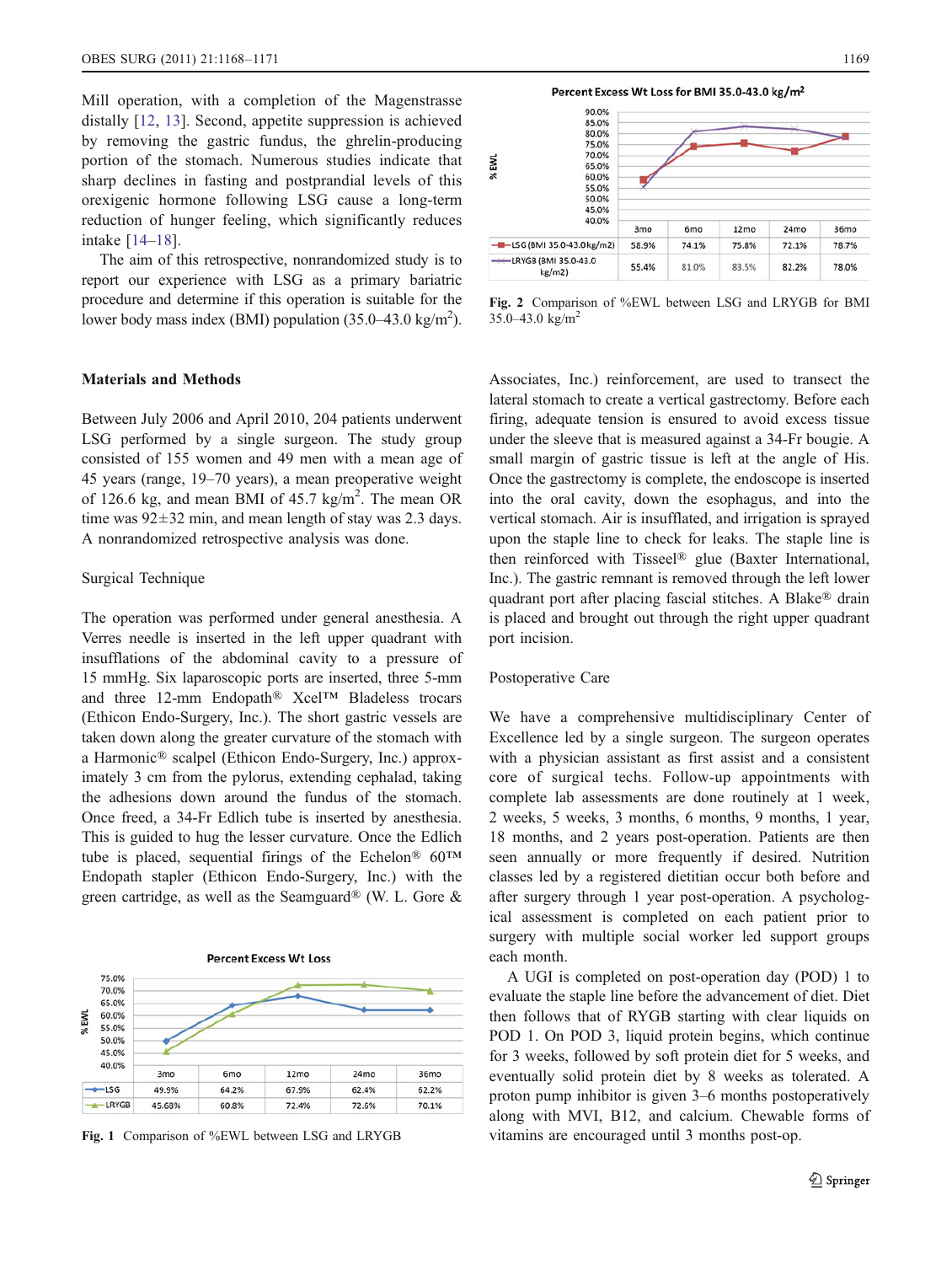Table 1 Comorbidities Resolved or Improved Postoperation LSG

| Comorbidity             | Number of patients | Cases resolved and improved | Percent |
|-------------------------|--------------------|-----------------------------|---------|
| Hypertension            | 119                | 81 resolved, 35 improved    | 97.5    |
| <b>Diabetes</b>         | 58                 | 41 resolved, 16 improved    | 98.3    |
| Hyperlipidemia          | 98                 | 47 resolved, 48 improved    | 96.9    |
| Depression              | 103                | 41 resolved, 61 improved    | 99.0    |
| Obstructive sleep apnea | 73                 | 53 resolved, 18 improved    | 97.3    |
| GERD                    | 113                | 43 resolved, 69 improved    | 99.1    |
| <b>Arthritis</b>        | 72                 | 37 resolved, 34 improved    | 98.1    |
| Chronic joint pain      | 44                 | 26 resolved, 18 improved    | 100.0   |
| Stress incontinence     | 44                 | 41 resolved, 3 improved     | 100.0   |
| Asthma                  | 34                 | 21 resolved, 13 improved    | 100.0   |
|                         |                    |                             |         |

## **Results**

The mean postoperative percent excess weight loss (% EWL) was  $49.9\%$  (n=159), 64.2% (n=138), 67.9% (n=77), 62.4%  $(n=34)$ , and 62.2%  $(n=9)$  at 3, 6, 12, 24, and 36 months, respectively (Fig. [1](#page-1-0)). Upon further evaluation, those LSG patients with BMI 35.0–43.0 kg/m<sup>2</sup> had similar mean postoperative %EWL to the established averages of LRYGB [[19\]](#page-3-0). For patients with BMI 35.0–43.0 kg/m<sup>2</sup>, the mean postoperative %EWL was 58.9% ( $n=72$ ), 74.1% ( $n=$ 67), 75.8%  $(n=39)$ , 72.1%  $(n=17)$ , and 78.7%  $(n=5)$  at 3, 6, 12, 24, and 36 months, respectively (Fig. [2](#page-1-0)).

LSG has a significant effect on the resolution or improvement of comorbidities (Table 1). The rates for early complications were 0.0% for leaks, 0.5% for abscess, 1.0% for hemorrhage, and 1.0% for sleeve stricture. The complication rate for severe gastroesphogeal reflux disease (GERD) with need to convert to laparoscopic Roux-en-Y gastric bypass is 0.5%.

## **Discussion**

With data collected from 204 patients of a single surgeon, we present one of the largest series of LSG intended as a primary bariatric procedure in morbid obesity. Limitations of our study are that it is nonrandom and retrospective. Because different techniques for surgery exist across the bariatric discipline, standardization is difficult. In our Center of Excellence, we have standardized the LSG technique with respect to surgical procedure, such as narrowness of the gastric sleeve and abdominal access, as well as patient education and support. Regardless of the technique, maximizing patient education and support is critical.

With our standardized technique, it is possible to compare to the gold standard, LRYGB. Although our center's LRYGB data is unpublished, we can compare the results of LSG to LRYGB because these patients follow the same pre- and post-operation multidisciplinary programs, led by the same surgeon and bariatric team (Table 2; Fig. [1](#page-1-0) and [2\)](#page-1-0). Of note, our 12 months mean %EWL for LRYGB of 72.4% is comparable to meta-analysis reports of 61.6% [\[19](#page-3-0)].

When compared to LRYGB, benefits include no dumping, a decreased occurrence of vitamin deficiencies, and no interference with medication absorption. LSG is a viable procedure for those patients with extensive adhesions, inflammatory bowel syndrome, and long-term need for nonsteroidal anti-inflammatory drugs [\[20](#page-3-0), [21](#page-3-0)]. Complication rates are lower with LSG with no risk of internal hernia or anastomotic issues such as stricture or ulcer [\[22](#page-3-0)]. In addition, LSG affords convertibility to a second procedure if suboptimal weight loss is achieved.

LSG is often approved by insurance providers for BMI  $>50.0 \text{ kg/m}^2$ , exclusively for super-obese patients as the first step of a staged procedure. However, our results indicate that LSG is an effective primary procedure especially for the lower BMI population  $(35.0-43.0 \text{ kg/m}^2)$ . This population often looks to laparoscopic adjustable gastric band (LAGB) because they have less weight to lose, and the procedure is less invasive. However, the LAGB—for which insurance companies approve—introduces a foreign body, requires adjustments, results in lower %EWL, and does not decrease plasma ghrelin levels [[15\]](#page-3-0).

Table 2 Comparison of LSG to LRYGB

|                        | LSG               | LRYGB             |
|------------------------|-------------------|-------------------|
| N                      | 204               | 1,912             |
| Age at surgery (years) | 45.0              | 49.6              |
| OR time                | $92 \pm 32$ min   | $105 \pm 29$ min  |
| Pre-op Wt $(kg)$       | 126.6             | 136.6             |
| BMI $(kg/m2)$          | 45.7              | 49.6              |
| LOS (days)             | 2.3               | 2.2               |
| %EWL at 12 months      | $67.9\%$ $(n=77)$ | 72.4% $(n=1,138)$ |